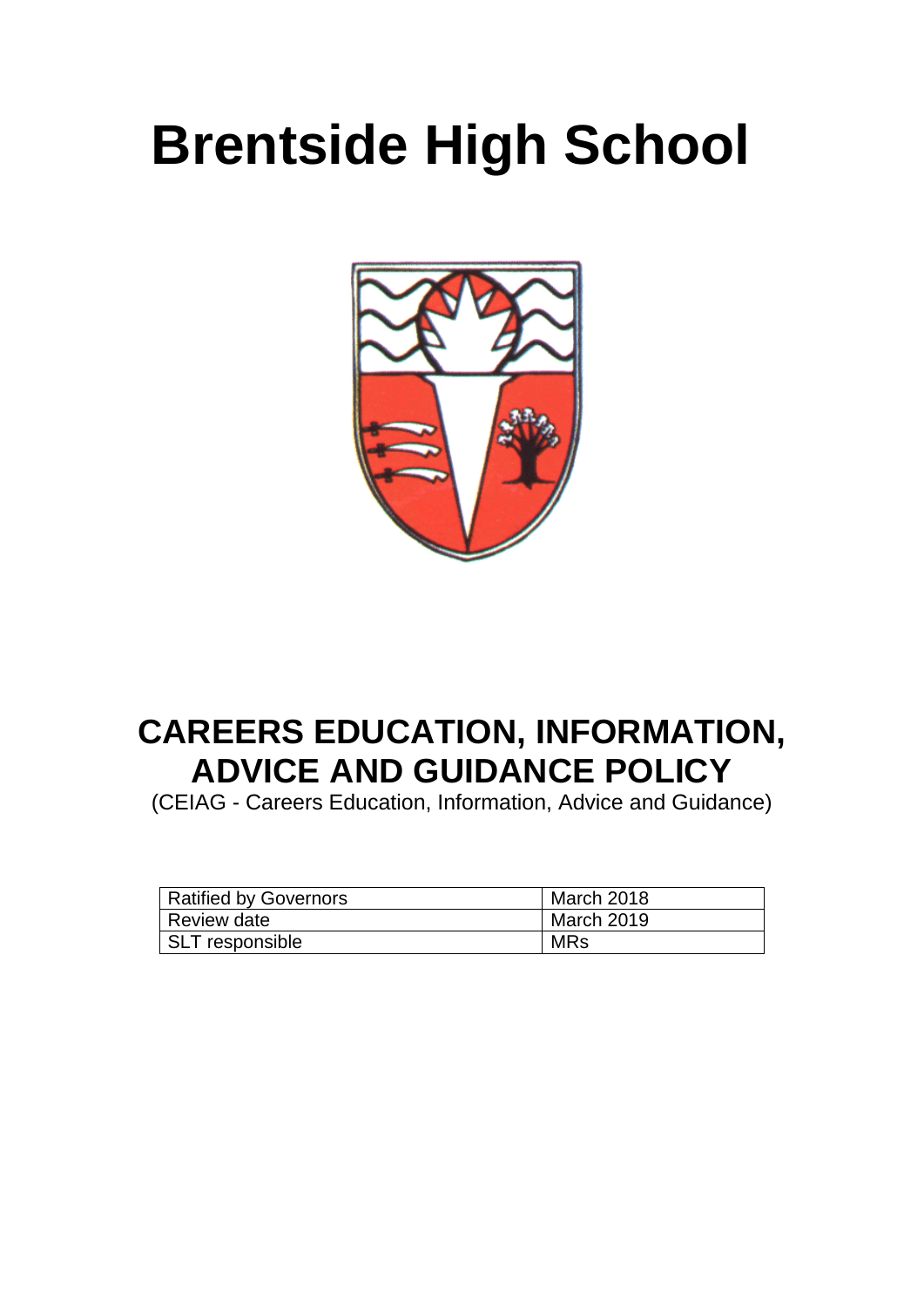# **CAREERS EDUCATION, INFORMATION, ADVICE AND GUIDANCE POLICY**

(CEIAG - Careers Education, Information, Advice and Guidance)

## **Brentside High School January 2018**

#### **Introduction**

*'Brentside High School challenges all to achieve excellence as lifelong learners with the highest expectations of themselves and others. No exceptions, no excuses.'*

This vision underpins our CEIAG policy and practice at Brentside: inspiring students to aim high and empowering them with the knowledge, attitudes and skills to make informed decisions about their next steps and meet their long-term life goals. Through a planned programme of activities, Brentside High School seeks to ensure all students take their place as suitably qualified, skilled and responsible citizens within society.

# **Commitment**

Brentside High School is committed to:

- providing a programme of activities for students from Years 7 to 13 an entitlement enabling all to plan and prepare for their future careers
- providing independent, impartial and high quality IAG targeting students' individual needs
- ensuring that the CEIAG programme follows local, regional and national frameworks for good practice and other relevant guidance, such as Section 19 Education Act (2011); Careers guidance and access for education and training providers (updated January 2018); the Gatsby benchmarks<sup>1</sup>; guidelines from Ofsted and the Career Development Institute
- working in partnership with an independent Matrix accredited careers adviser (currently the London Borough of Ealing's Connexions Service) to ensure all students access education, employment or training at the relevant transition points
- demonstrating a commitment to raising, achieving and continuously improving standards by securing Quality in Careers Standard through Investor in Careers Award
- working in partnership with other schools and Ealing Local Authority (LA) to share good practice, reflect on and improve current practice
- building long term relationships with employers and higher education institutions to support and enrich students' experiences of learning about work, through work and preparation for work

# **Links with other policies**

The policy for CEIAG supports and is underpinned by a range of key school policies, including:

- Teaching and Learning
- Feedback
- Special Educational Needs and Disability
- Access to providers of technical education and apprenticeships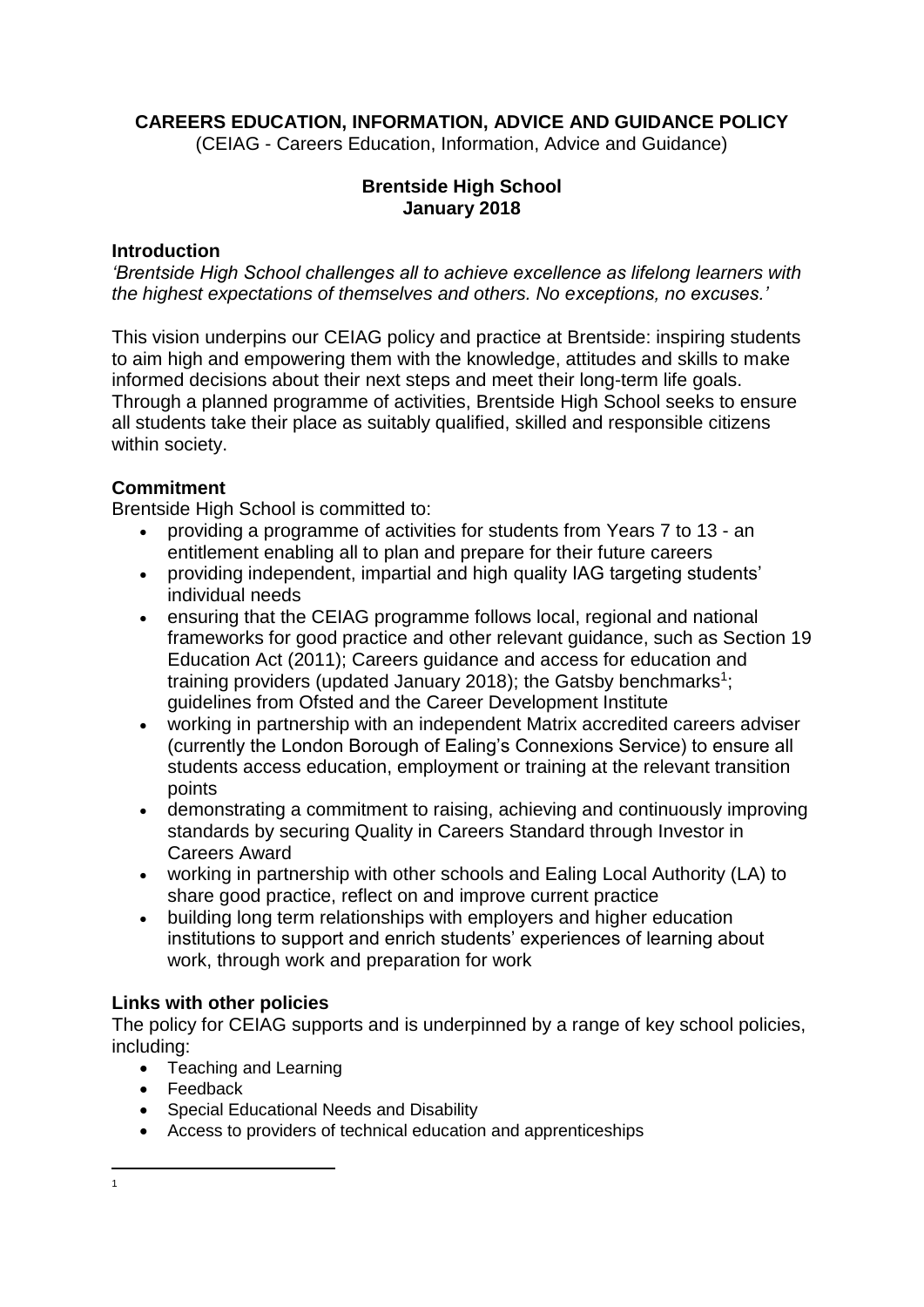## **Entitlement**

Students are entitled to high quality, personalised, independent and impartial CEIAG which is integrated into the curriculum and based on a partnership with students and their parents/carers. The programme should deliver explicit learning outcomes, raise aspirations, challenge stereotyping and promote equality and diversity.

The CEIAG programme is designed to meet the needs of all students at Brentside High School through its inclusive approach with activities appropriate to students' stages of career learning, planning and development.

The aims of the CEIAG programme are to:

- Prepare students for the opportunities, responsibilities and experiences of adult life
- Help young people develop an understanding of their strengths and areas for development (skills, abilities, personal qualities)
- Develops skills and attributes valuable in the world of work
- Empower students to make informed choices about their next steps at key transition points
- Contribute to improving achievement by raising aspirations and motivation
- Ensure that every Brentside student progresses onto employment, further education or training

The intended career learning outcomes for students are based on the Career Development Institute (CDI) framework for Careers, Employability and Enterprise Education 7-19 (Nov 15) and the eight Gatsby benchmarks and can be found embedded in the Statement of Entitlement (Appendix 1). The entitlement is published on the school website and shared via the School Cabinet with all students.

#### **Implementation: management**

The Careers Leader:

- plans, coordinates and evaluates the CEIAG programme
- leads, monitors and evaluates the services provided by the commissioned independent Careers Guidance provider
- plans and monitors work experience
- liaises with Citizenship/Personal Social and Health Education (PSHE) Leader and Year Leaders to ensure appropriate coverage of careers themes in the PSHE programme
- establishes and reviews partnerships with external businesses
- oversees School Development Plan targets that link to Gatsby benchmarks across all subjects and year teams

The Careers Leader is responsible to the Deputy Headteacher and supported by a link governor.

#### **Implementation: staffing**

All staff contribute to CEIAG through their roles as tutors and subject teachers. Specialist sessions are delivered by the PSHE team at Key Stages 3, 4 and 5. In addition, the Sixth Form team play a key role in preparing students at Key Stage 5 for life beyond Brentside. An independent Careers Adviser offers guidance and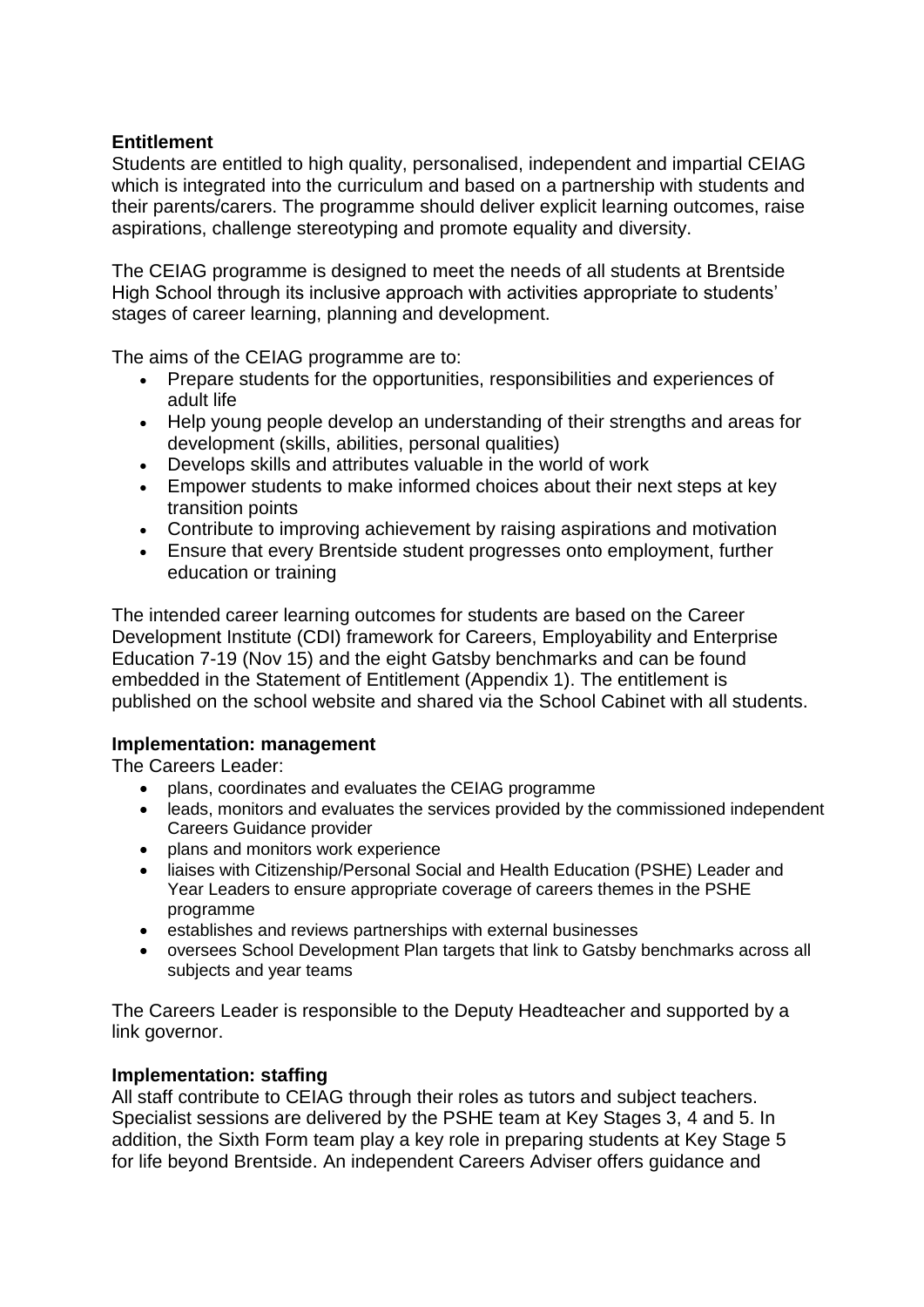support through one-to-one and group sessions, and contributes to the planning and evaluation of the CEIAG programme.

#### **Staff development**

Staff training is identified by a needs analysis and planned for in the Team Development Plan (TDP). Training to enable tutors to provide informed information is planned in conjunction with the independent Careers Adviser.

#### **External partnerships**

Brentside has developed a wide range of partnerships to support our CEIAG provision, working closely with Independent Careers Advisers, further and higher education institutions, employers, apprenticeship providers, governors and alumni. Partnerships contribute to both curricular and extra-curricular provision, staff development and the pastoral care of the school.

An annual partnership agreement is negotiated between the school and the most appropriate independent Careers Guidance provider that identifies the contributions to the programme that each will make.

Further details of partnerships are outlined in Appendix 3.

#### **Resources**

Funding is allocated in the annual budget planning round in the context of school priorities and particular needs in the CEIAG area. The Careers Leader is responsible for the effective deployment of resources.

- Resources access to careers education, impartial information, guidance and advice, prospectuses for the UK universities as well as local colleges are available via the website and ULAS (on-line platform).
- A private interview room is allocated for confidential one-to-one sessions with our careers adviser
- Budget provision funding is provided annually from the capitation budget and is deployed as appropriate.

#### **Monitoring, review, evaluation and development of CEIAG**

Through evaluation following careers-related events, we assess whether or not students have met the intended learning outcomes of each event. All stakeholders form part of the evaluation of CEIAG provision within the school which is outlined in the annual report to governors and work to improve for subsequent years.

Policy Reviewed March 2018 Next review March 2019 **Appendix 1: Statement of entitlement**

As a student at Brentside High School, you are entitled to receive a programme of work and career related learning, careers information and impartial advice and guidance, designed to help you to recognise and develop your skills and abilities, know what opportunities are available in the world of work and to make plans to help you achieve your education and career goals.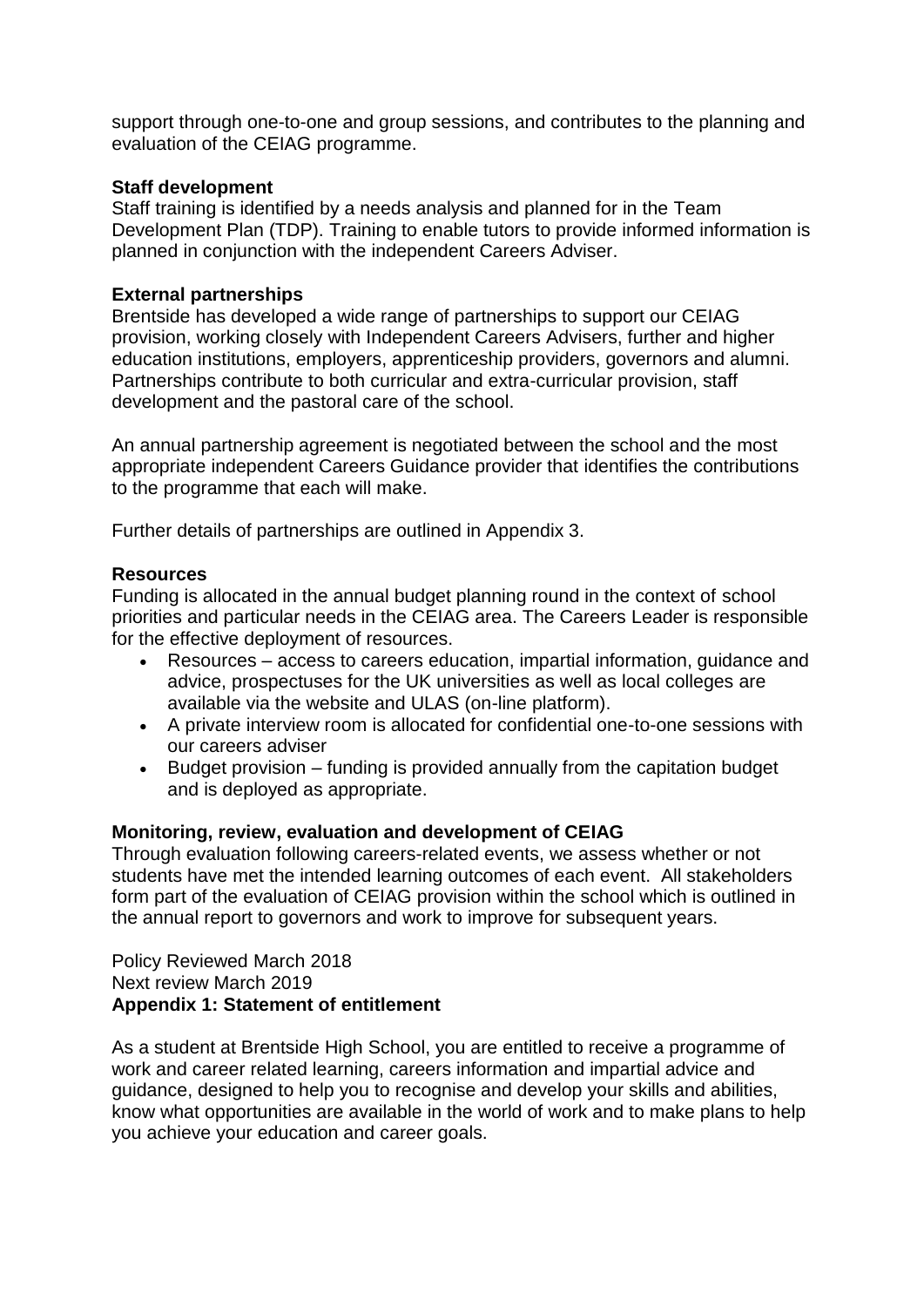At all Key Stages you can expect:

- access to a planned programme relevant to your year group
- access to a qualified impartial and independent careers adviser for personalised advice and guidance
- help to recognise your likes, dislikes, influences, strengths and preferences in relation to career decisions
- information about the world of work and how the labour market is changing
- information about further and higher education, training and apprenticeships and employment routes
- to take part in activities which challenge stereotyping and raise your aspirations
- to develop skills and qualities to improve your employability
- to develop enterprise skills
- to be well prepared for different transitions
- help to develop financial capability skills
- to develop and strengthen your personal presentation skills for selection processes
- signposting to relevant up-to-date and impartial sources of careers information and advice
- to be motivated and inspired to aim high, regardless of who you are (i.e. regardless of your social, economic, gender, religious or ethnic background).

By the end of Key Stage 3 (Year 8), all students will:

- begin to develop an awareness of individual skills, strengths and preferred learning styles in relation to post 16 pathways and future career goals
- be able to access careers resources via the library, ULAS (an on-line careers platform) and links from the school website
- be set targets and review progress through Target Setting and Target Review Days
- receive careers information and participate in Options Evening where they can access information about different curriculum areas and the implications of studying specific subjects at Key Stage 4 (Years 9-11).
- have the opportunity to meet with a qualified, independent and impartial Careers Adviser
- participate in an enterprise event as part of Applied Learning Day

By the end of Key Stage 4, all students will:

- experience careers education, focused on personal development, knowledge and awareness of current labour market information, educational pathways and employability skills through tutor group time
- participate in mock interviews and reflect on feedback
- be offered at least one individual appointment with a qualified, independent, impartial careers adviser
- be set targets and review progress through Target Setting and Target Review Days
- devise an action plan towards career goals
- have participated in workshops focusing on employability skills
- have been given the opportunity to speak to representatives from various sectors of the world of work
- have developed financial capability skills
- have produced and reviewed a curriculum vitae
- have written a formal letter, e.g. covering letter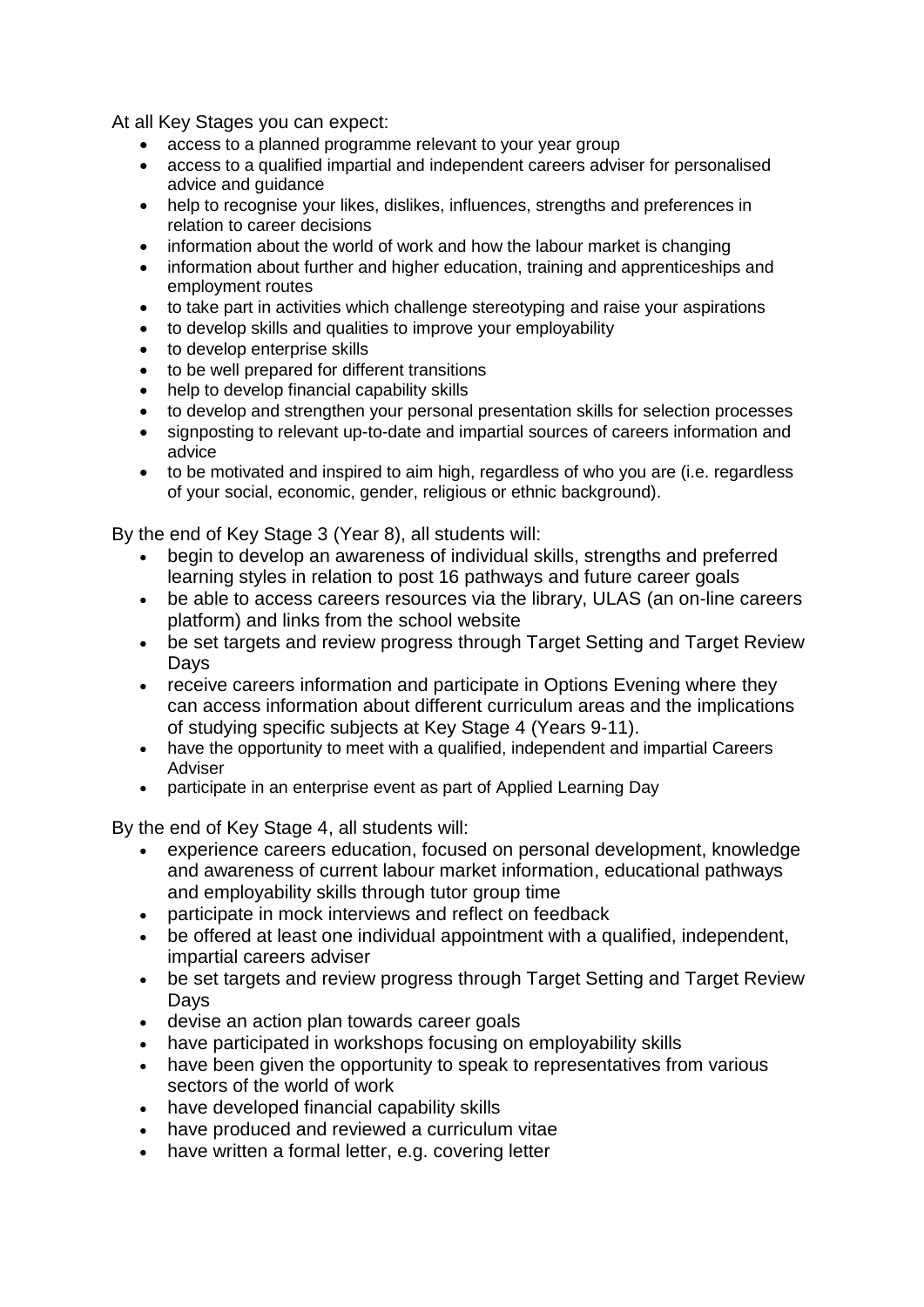- been given impartial advice and guidance on post-16 education, employment and training and apprenticeship options
- develop presentation and interview skills
- be able to access careers information and resources via platforms such as ULAS and the school website
- have visited or spoken to representatives of further or higher education institutions, such as universities
- have opportunities to evaluate individual achievements e.g. Target Review Day, rewards assemblies

By the end of Key Stage 5 all students will:

- be offered at least one individual appointment with a qualified, independent, impartial Careers Adviser
- participate in an enrichment and tutorial programme focused on personal development
- have had the opportunity to set targets and review progress through Target Setting and Target Review Day and ongoing support from tutor and subject teachers
- develop independent research skills
- have taken part in Year 12 Futures Dav
- have had the opportunity to meet university representatives
- have had the opportunity to meet apprenticeship providers
- have been given the opportunity to visit at least one university
- have been given the opportunity to undertake work experience
- have received a regular bulletin, containing up-to-date information on higher education taster days, apprenticeship and job opportunities
- understand the UCAS process and be able to research different universities and courses using online resources
- have information and support with financial planning for university, work and training
- write a personal statement for a UCAS, apprenticeship or job application
- have been mentored through the university application process or supported with apprenticeship, job or training applications
- have access to information on how to apply for internships, sponsorships or gap year placements
- be given the opportunity to take part in enterprise and challenge activities
- developed employability skills through the completion of the Extended Project Qualification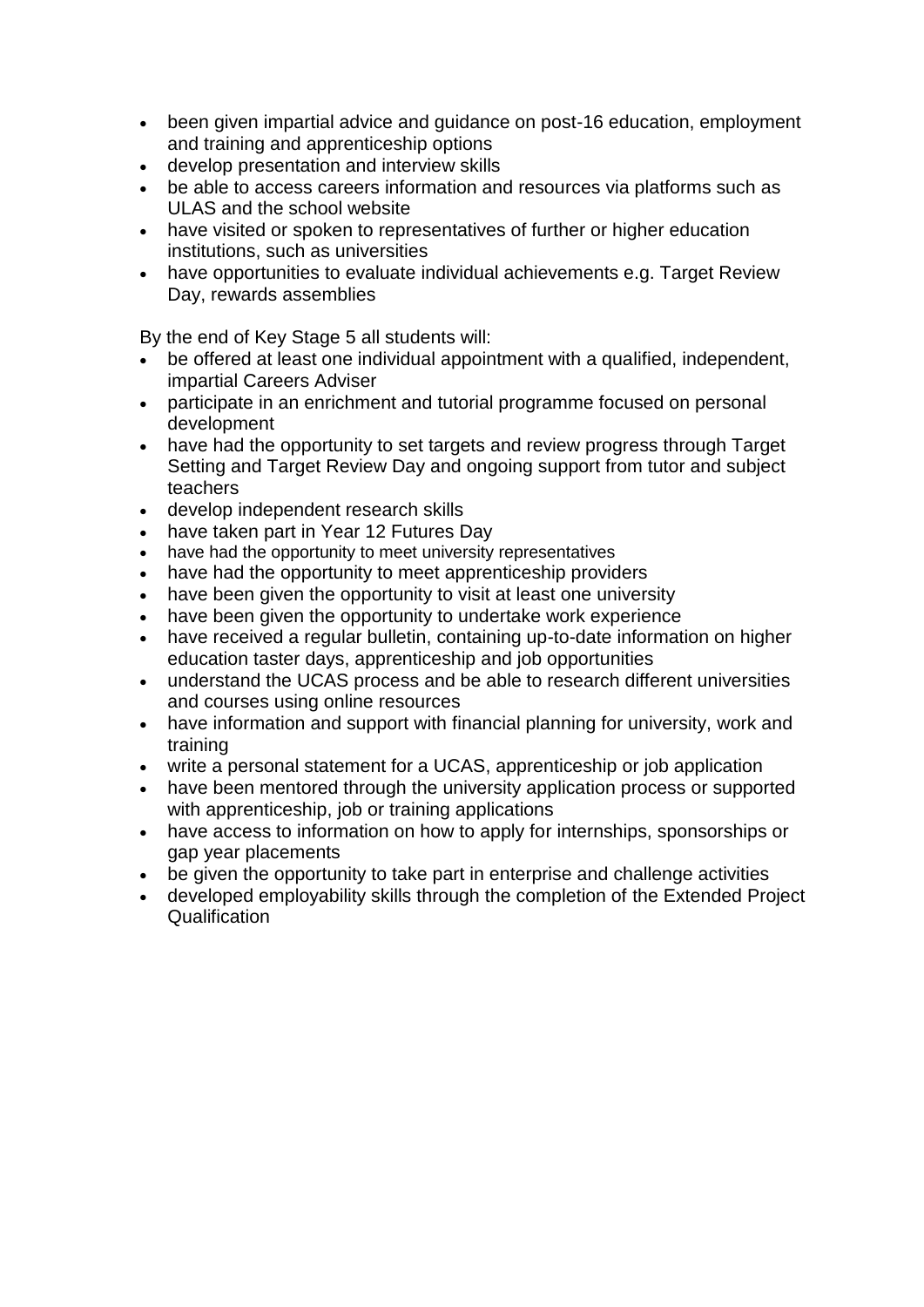# **Appendix 2: The CEIAG programme**

The CEIAG programme includes careers education sessions, career guidance activities (group work and individual interviews), mock interviews, information and research activities, work-related learning (including one week of work experience for Year 12) and individual learning planning/portfolio activities. Careers lessons are part of the school's PSHE programme. Other focused events take place across different key stages. Students prepare for work experience in citizenship lessons. Students are actively involved in the evaluation of activities including work experience through lessons and in written feedback.

All students receive at least one careers interview with an independent and fully qualified (Level 6 accredited) careers adviser during Key Stage 4 and additional intervention strategies are introduced for those students who are high risk of NEET (not in employment education or training) or who may find processes such as securing Work Experience placements particularly challenging.

The Director of Sixth Form and Careers Adviser are central to providing guidance to Key Stage 5 students on routes beyond school. The Careers Adviser also plays a vital role in supporting and guiding students who are unsure of their destination after Year 11, giving further mentoring in groups or to individuals as appropriate. In addition, the Careers Adviser contributes to the planning, design and delivery of our careers education including Futures Day, visits to careers fairs and projects developing employability skills for students at risk of becoming NEET. Weekly lunchtime drop-in sessions are available to all students from all year groups seeking access to information and guidance from the Careers Adviser.

# **Appendix 3: Additional information**

Work experience:

The Careers Leader oversees work experience which is implemented by the Sixth Form student and family education (SAFE) worker, supported by the Sixth Form tutor team and citizenship staff. Students and staff evaluate work experience each year and this informs planning for the following academic year.

Staff development – Careers Leader:

The Careers Leader is a member of the Career Development Institute, leads the Ealing Careers Cluster Group and is a school ambassador for Kidzania to support their careers education work. The school is also an Apprenticeship Ambassador.

External partnerships:

Partnerships listed below give a flavour of our external partnerships. This is not intended as an exhaustive list.